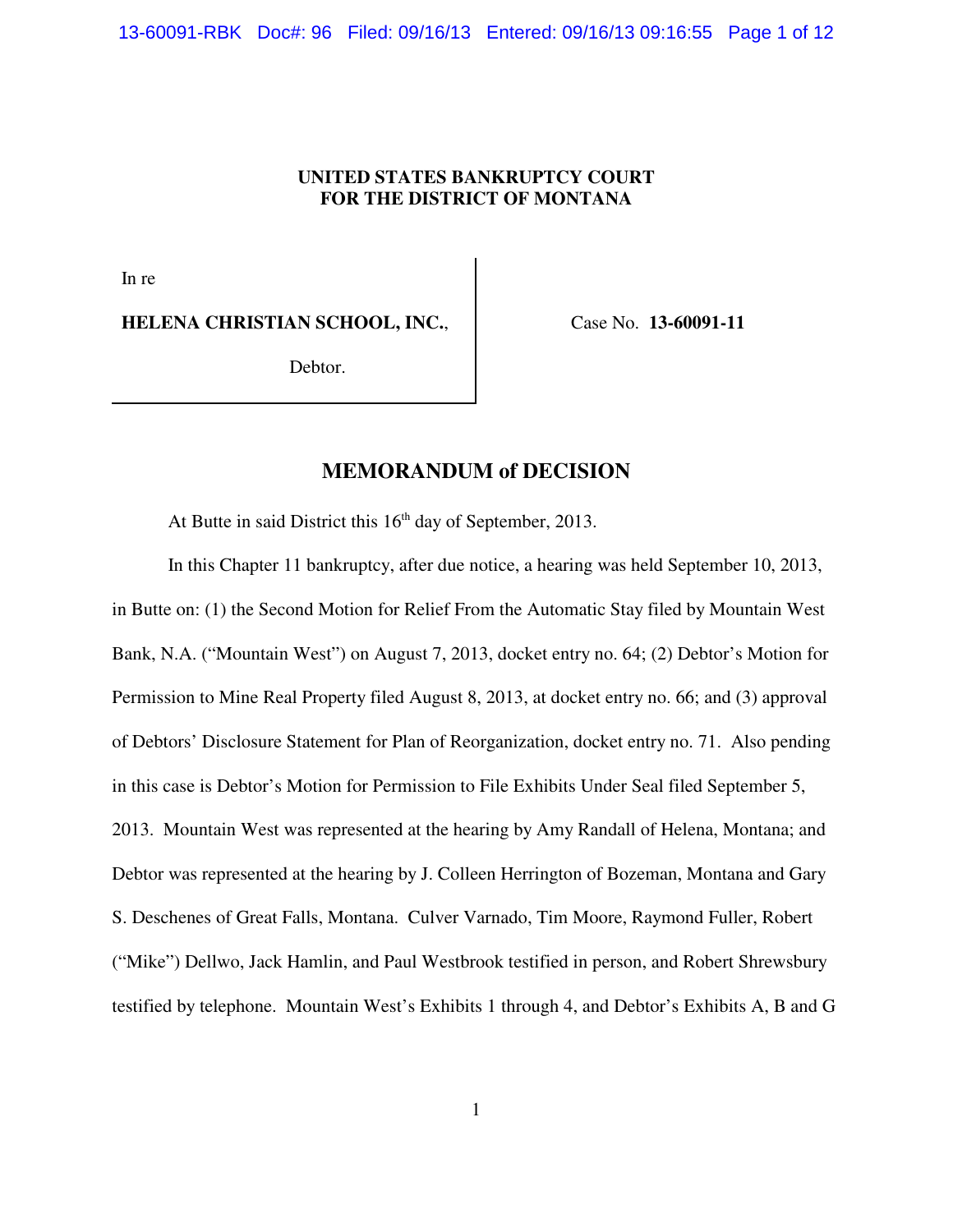were admitted into evidence. $<sup>1</sup>$ </sup>

This Court has jurisdiction of this Chapter 11 case under 28 U.S.C. § 1334(a). Mountain West' Motion to Modify Stay is a core proceeding under 28 U.S.C.  $\S$  157(b)(2)(G). Mountain West seeks relief from the stay under  $\S 362(d)(1)$  for "cause" alleging Debtor's lack equity in Mountain West's collateral. This Memorandum of Decision includes the Court's findings of fact and conclusions of law.

## **FACTS & PROCEDURAL HISTORY**

According to the testimony, and as reflected in Debtor's Disclosure Statement, during the

2004/2005 school year, Rocky Mountain Christian High School, grades 9th-12th, and

Cornerstone Christian Academy, grades K-8th, merged to create Helena Christian School.

Raymond Fuller, the Principal of Rocky Mountain Christian High School, became the

Superintendent of Helena Christian School, and Mike Dellwo, the Principal of Cornerstone

Christian Academy, became the Principal of Helena Christian School. The two boards of Rocky

Mountain Christian High School and Cornerstone Christian Academy merged to create one

school Board.

In 2005, Helena Christian School purchased 325 acres of land described as:

Real property located in Lewis & Clark County, State of Montana, described as:

A Tract of land being Government Lots 1, 2, 3, 5, 6, 7, and the E1/2NE1/4 located in Section 11, Township 10 North.,Range 4 East. P.M.M., Lewis and Clark County, Montana, as shown on Retracement Certificate of Survey filed under Document Number 3095203. AND The Doctor Steele aka Doc. Steele Lode Mining Claim, M.S. No. 354, Lot 39A,

 $1$  By agreement of the parties, Exhibits A and G were admitted into evidence under seal, as requested in Debtor's pending Motion for Permission to File Exhibits Under Seal.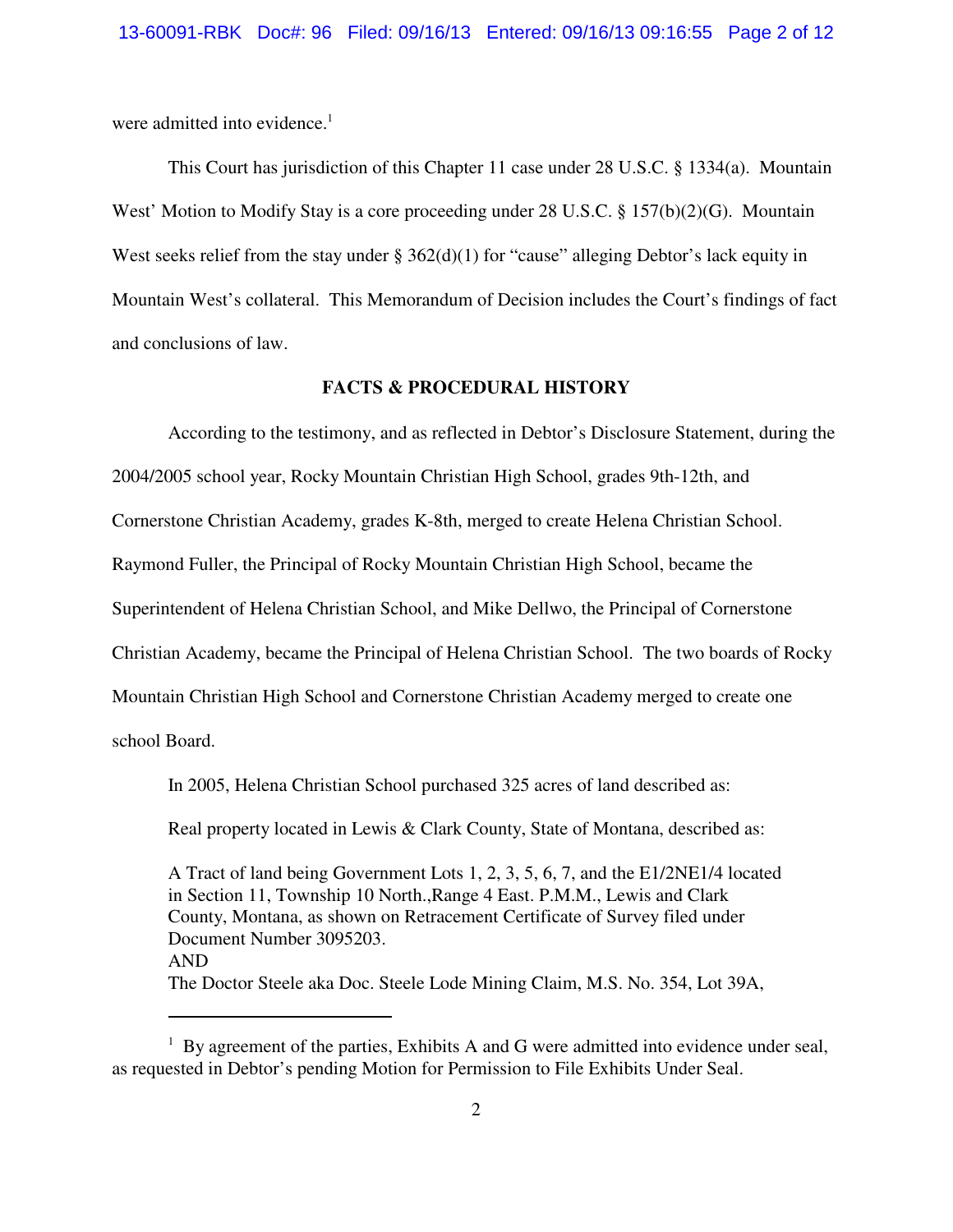being located in Section 11, Township 10 North, Range 4 West. P.M.M., Lewis and Clark County, Montana. (Ref: Book 1 Pats. Page 355)

The Doctor Steele aka Doc. Steele Millsite Mining Claim. M.S. No. 354, Lot 39B, being located in Section 11, Township 10 North. Range 4 West. P.M.M., Lewis and Clark County, Montana. (Ref: Book 1 Pats. Page 355)

Lot 44C, being located in the Sam Gaty Lode Mining Claim, M.S. No. 79, lying in Section 11, Township 10 North, Range 4 West, P.M.M., Lewis and Clark County, Montana. (Ref: Patent: Book 298 Deeds, Page 143)

Lot 44D being located in the Sam Gaty Extension Lode Mining Claim, M.S. No. 79, lying in Section 11, Township 10 North, Range 4 West, P.M.M., Lewis and Clark County, Montana. (Ref. Patent: Book 298 Deeds. Page 143)

The Real Property or its address is commonly known as Cornerstone Village Subdivision, Helena. MT 59602. The Real Property tax identification number is 1887-11-2-01-16-0001, 1887-11-2-01-07-M000, 1887-11-2-01-09-M000, 1887-11-2-01-15-M000.

("the Property").

The purpose for purchasing the land was to subdivide approximately 300 acres of the land

into a 360 single family home neighborhood. Helena Christian School was going to use the

revenue generated from the development to build a new facility to house the school on the

remaining acreage. Helena Christian School purchased the land with a loan from American

Federal Savings Bank, and the help of six guarantors.<sup>2</sup> In 2008, American Federal Savings Bank

notified Helena Christian School that it would provide no further infrastructure funding to

Helena Christian School. As explained in Debtor's Disclosure Statement,

[I]t was at this time that Mountain West Bank purchased the original land loan from American Federal Savings Bank. A third loan that was a line of credit was eventually rolled into the original land loan along with the second loan. The two loans, the line of credit, plus the interest makes up what we owe Mountain West Bank today.

 $2A$  seventh guarantor stepped in approximately a year later.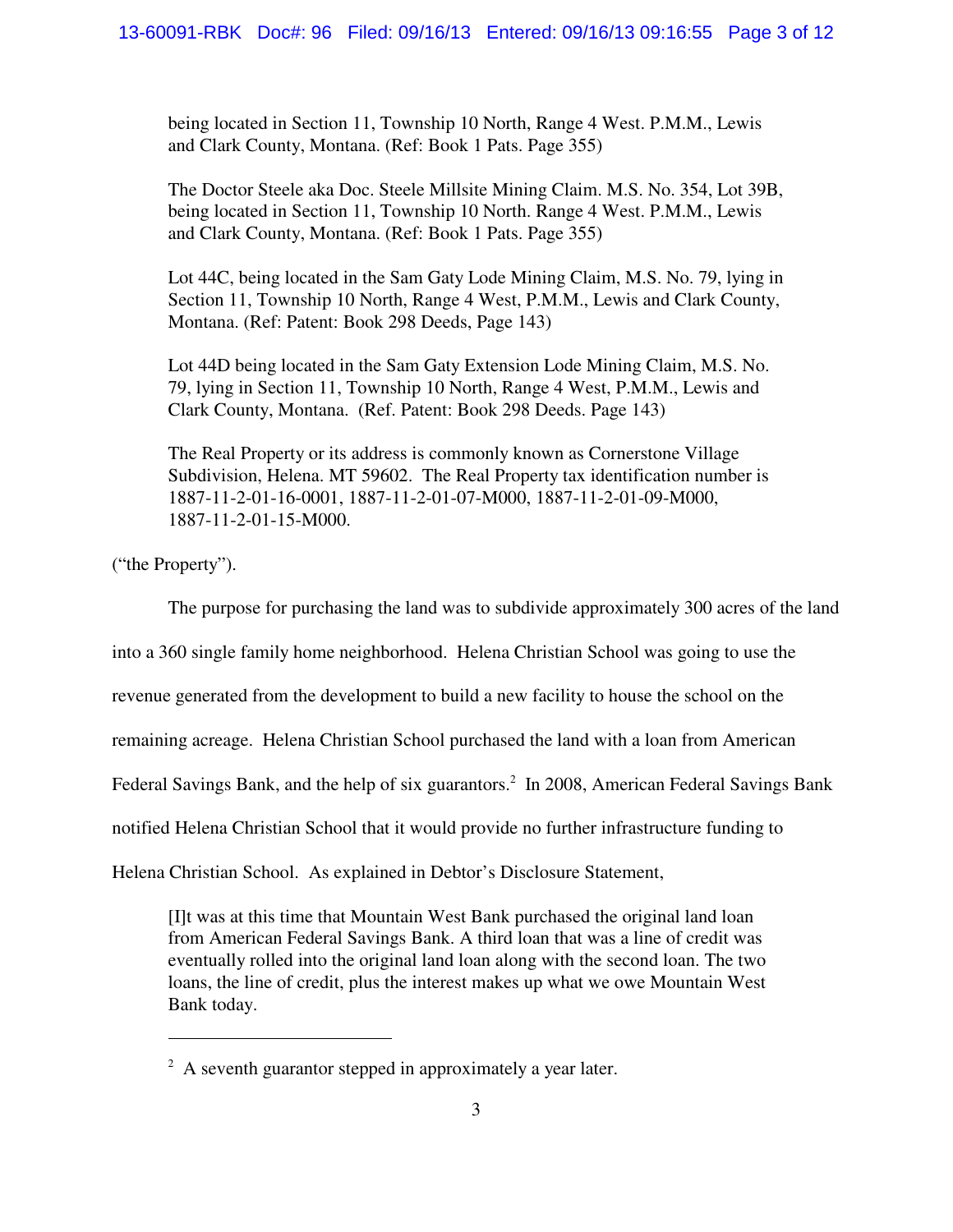Helena Christian School's proposed subdivision was met with opposition by neighbors of the Property. The Property was eventually rezoned, which capped the number of lots Helena Christian School could put on its Property at thirty two. Before Helena Christian School could secure approval of a 32-lot subdivision, Mountain West notified Helena Christian School in 2010 that the property had only appraised for \$500,000 and that it wanted \$1,000,000 from the guarantors within thirty days. The guarantors did not make the \$1,000,000 payment and Mountain West commenced foreclosure.

Debtor filed a voluntary Chapter 11 bankruptcy petition on January 29, 2013. Mountain West filed an earlier motion to modify stay on March 9, 2013. In a request for extension of time to respond to the March 9, 2013, motion, Debtor's counsel represented that the Debtor had received an offer from a third party to purchase Mountain West's collateral, that the sale was expected to close on or before April 2, 2013, and that if the sale was completed, Mountain West's motion to modify stay would be moot and this case would most likely be dismissed. Debtor filed several more requests seeking additional time to respond to Mountain West's March 9, 2013, motion. Debtor finally filed an objection on May 15, 2013. A hearing on Mountain West's motion was held July 9, 2013, at which time the Court denied Mountain West Bank's motion, without prejudice. The Court explained in an Order entered that same date:

Mountain West Bank, N.A. asserts in its Motion, and Ron Zeiler confirmed, that Debtor owes Mountain West Bank, N.A. in excess of \$1.8 million. Debtor has not made a payment to Mountain West Bank, N.A. since July of 2010. Whether Debtor has any equity in the subject property turns on the value of the property. Debtor values the property at \$845,000 in its schedules. Mountain West Bank, N.A. similarly contends the value of Debtor's property is \$845,000, based upon an appraisal done by Moore Appraisals, Inc. as of January 4, 2013. Mountain West Bank, N.A., however, failed to call the appraiser as a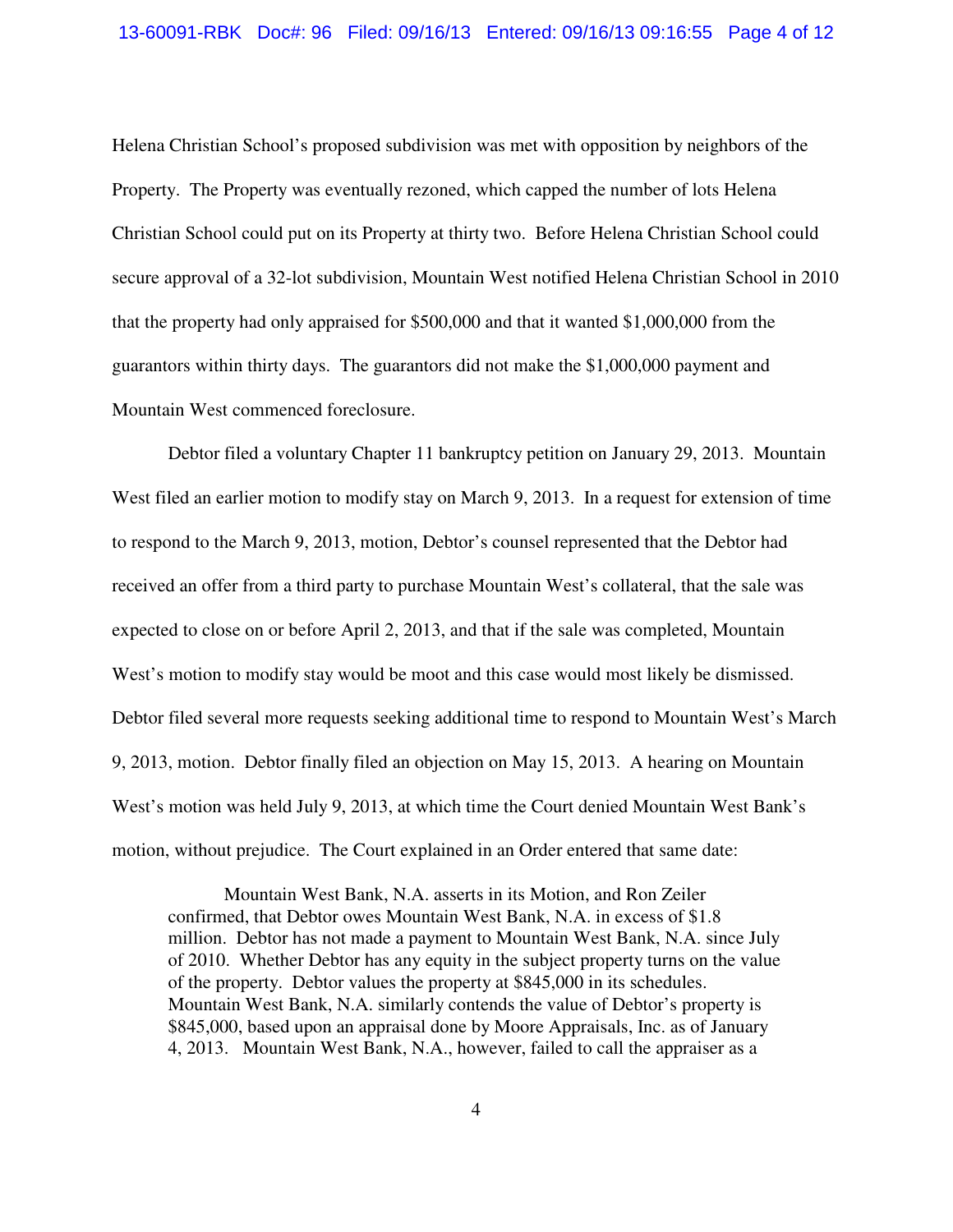witness. In addition, Mountain West Bank, N.A. failed to identify, prior to the hearing, any exhibits and failed to introduce any exhibits into evidence. Based upon Mountain West Bank, N.A.'s failure to call Tim Moore as a witness, coupled with Mountain West Bank, N.A.'s failure to introduce a single exhibit into evidence, the Court finds that Mountain West Bank, N.A. has not sustained its burden of proof.

Mountain West filed its Second Motion to Modify Stay on August 7, 2013. Debtors filed opposition to Mountain West's Motion on August 22, 2013. A preliminary hearing on Mountain West's Motion to Modify Stay was held telephonically on September 4, 2013.

The facts discussed above have not changed since the July 9, 2013, hearing. Debtor owed Mountain West \$1,906,868.00 as of September 9, 2013. The debt stems from a Promissory Note in the principal amount of \$90,000.00 dated August 9, 2005, and a Promissory Note in the principal amount of \$1,500,993.77 dated December 29, 2008. The December 29, 2008, Promissory Note is secured by a mortgage against the Property. Debtor has not made a payment to Mountain West in over three years. Tim Moore appraised the Property and concluded that as of January 4, 2013, the Property had a value of \$845,000.00. Tim Moore testified that his opinion of value was based on his conclusion that the highest and best use from the Property was to hold it for future development. Tim Moore testified that the Property was mined extensively some time ago. Jack Hamlin testified that the property was mined between 1880 and 1970.

 Helena Christian School does not dispute the amount Mountain West claims it is owed. Rather, Debtor argues that the highest and best use of the property is for mining and that if the property is mined, it is worth \$20 million, based upon an alleged report prepared by an unidentified geologist. *See* Disclosure Statement, docket entry no. 71, p.1. Helena Christian School also contends in its Objection to Second Motion to Modify Stay, docket entry no. 78, that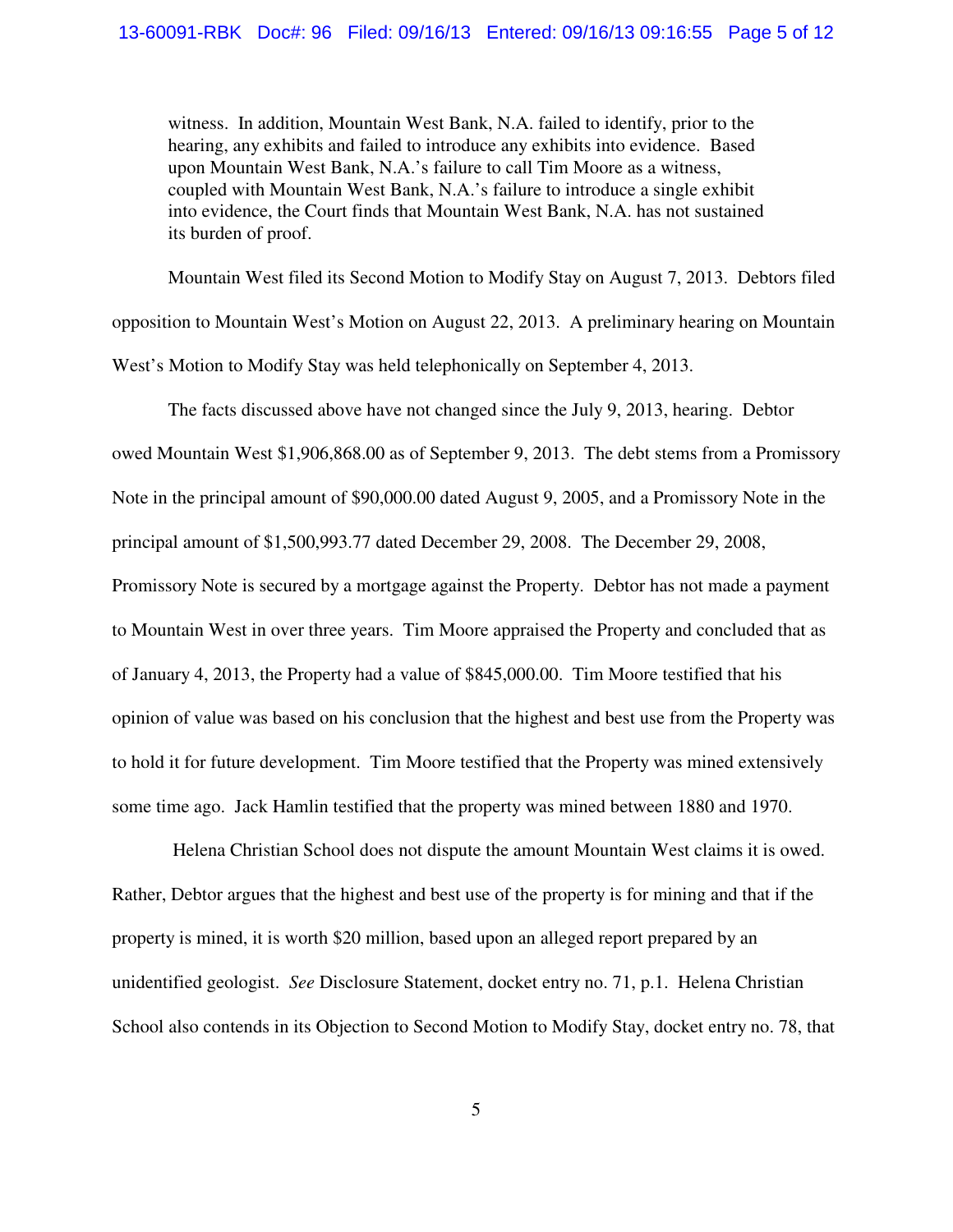#### 13-60091-RBK Doc#: 96 Filed: 09/16/13 Entered: 09/16/13 09:16:55 Page 6 of 12

it "received a geologist's report that indicates large deposits of silver and gold ore that could produce up to \$20 million dollars in revenue, which will be provided to the Court under seal at the time of the hearing."

 Helena Christian School has not provided the Court with a geologist's report. Instead, Debtor provided the Court with colored aerial photographs on which Robert Shrewsbury, who has worked in the precious metals business for forty years, drew lines and marks, supposedly indicating the level and intensity of gold and silver on the Property. Robert Shrewsbury testified that he has developed a process for determining whether there are precious metals present on real property. Robert Shrewsbury's testimony about the process he developed was vague, and the Court was not provided with any test results or reports. As mentioned above, the only evidence presented by the Debtor consisted of Exhibit A, which is a collection of satellite images obtained from google earth that Robert Shrewsbury then marked with lines and push pin images, and Exhibit G, which is an aerial photograph taken by an airplane pilot. On page 1 of Exhibit A, the push pins supposedly mark the fourteen gold deposits on the Property, showing that the gold or other metals are located in a diagonal line running from the Northwest corner of the Property to the Southeast corner of the Property. The other exhibits presented by the Debtor are two documents, the first being an unsigned document identifying a 36 month flex certificate opened September 16, 2011, in the amount of \$1,000.00 and the second showing that a \$750.00 36 month certificate of deposit opened on November 4, 2011, was updated on August 28, 2013, to reflect "HELENA CHRISTIAN SCHOOL INC" and "DEQ-EMB" as the owners. The aforementioned certificates of deposit were put in the Debtor's name as a requirement of Montana's Department of Environmental Quality.

6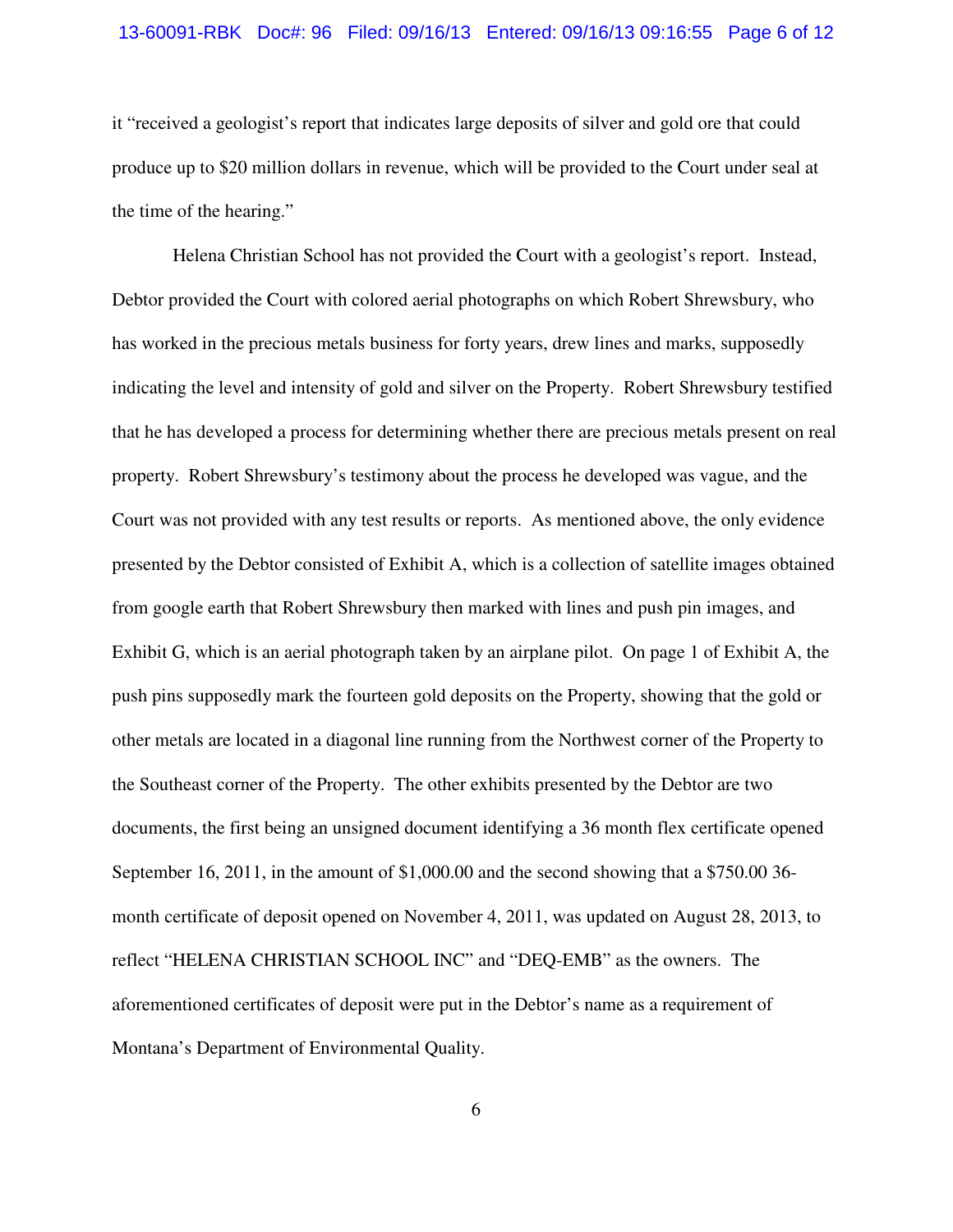In opposition to Mountain West's Motion to Modify Stay and in support of its Motion to Mine, Debtor proposes to extract gold from the property and repay its creditors. Debtor, however, has no formal agreement with the people who are interested in mining the property. Also, in response to concerns raised by Mountain West that Debtor's proposal to mine the Property is contrary to the nuisance and waste provision set forth in the Mortgage recorded in Lewis and Clark County on January 2, 2009, Debtor claims there will be no waste of the property because any reclamation is protected by the certificates of deposit. Debtor does not propose any type of adequate protection payment to Mountain West, other than its representation that there will be no waste to the Property because any reclamation associated with its gold mining is covered by a bond required by the Department of Environmental Quality.

### **DISCUSSION**

Mountain West's Motion to Modify stay is based upon § 362(d)(1). Section 362(d)(1) allows for the granting of relief from the automatic stay "for cause, including the lack of adequate protection of an interest in property of such party in interest[.]" This Court explained the standard for modifying the stay for "cause" under § 362(d)(1) in *In re Westco Energy, Inc.*, 18 Mont. B.R. 199, 211-12 (Bankr. D. Mont. 2000):

Section 362(d), however, provides that, "[on request of a party in interest and after notice and a hearing, the court shall grant relief from the [automatic] stay" in three instances. The subsection relevant to these proceedings is  $\S 362(d)(1)$ , which allows for the granting of relief from the automatic stay "for cause".<sup>3</sup> What

 $3$  Section 362(d)(1) provides:

On request of a party in interest and after notice and a hearing, the court shall grant relief from the stay provided under subsection (a) of this section , such as by terminating, annulling, modifying, or conditioning such stay–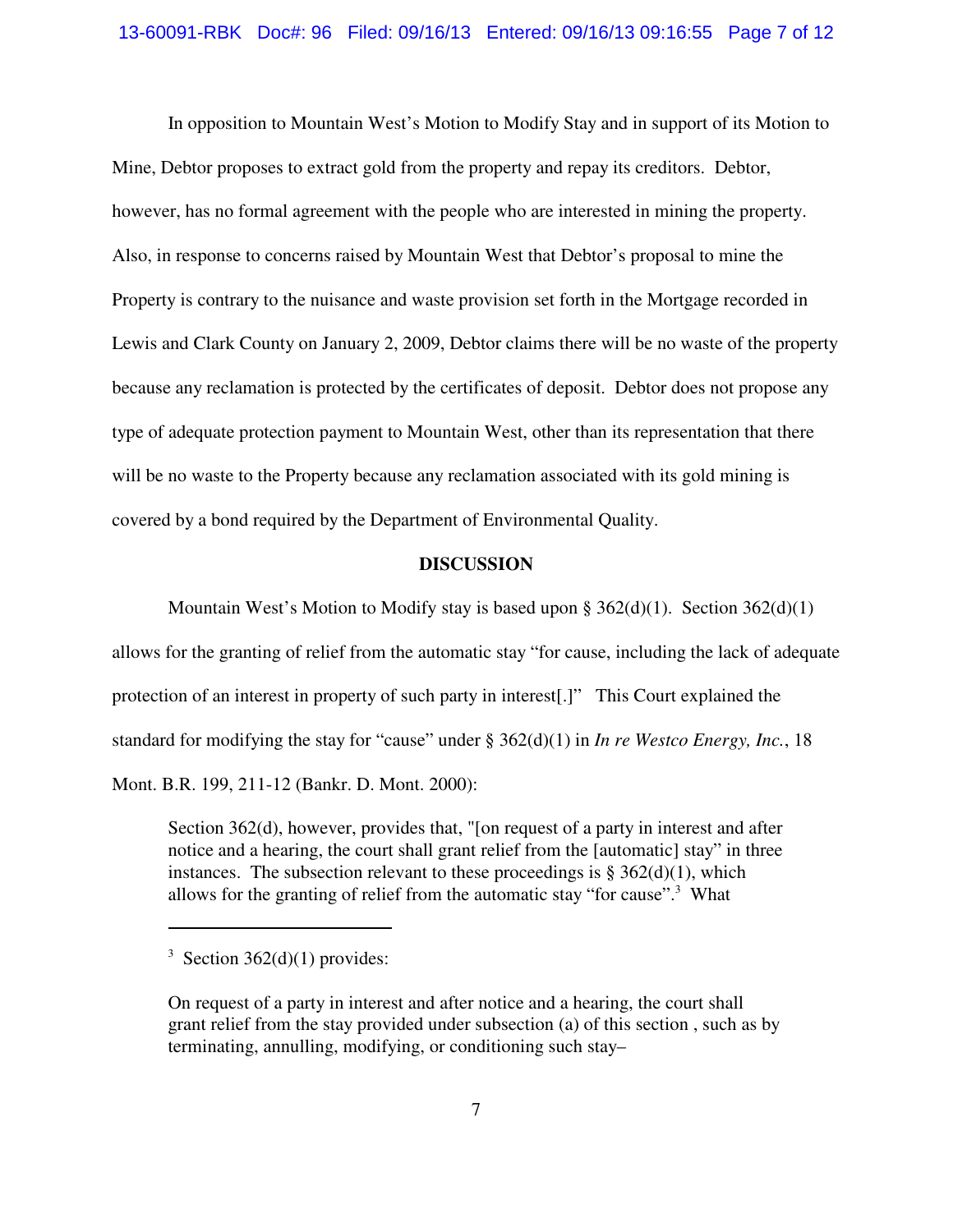constitutes cause for purposes of § 362(d) "has no clear definition and is determined on a case-by-case basis." *Tucson Estates*, 912 F.2d at 1166. *See also Little Creek Dev. Co. v. Commonwealth Mortgage Corp. (In the Matter of Little Creek Dev. Co.)*, 779 F.2d 1068, 1072 ( $5<sup>th</sup>$  Cir. 1986) (Relief from the automatic stay may "be granted 'for cause,' a term not defined in the statute so as to afford flexibility to the bankruptcy courts.").

Section 362 vests this Court with wide latitude in granting appropriate relief from the automatic stay, and a decision to lift the automatic stay is within a bankruptcy court's discretion, and subject to review for an abuse of discretion. *In re Delaney-Morin*, 304 B.R. 365, 369-70 (9th Cir. BAP 2003); *In re Leisure Corp.*, 234 B.R. 916, 920 (9th Cir. BAP 1999); *In re Plummer*, 20 Mont. B.R. 468, 477-78 (Bankr. D. Mont. 2003); *Mataya v. Kissinger (In re Kissinger)*, 72 F.3d 107, 108-109 (9th Cir. 1995).

A certified real estate appraiser, Tim Moore, determined that the Property has a value of \$845,000.00. Debtor does not dispute Moore's valuation of \$845,000, which assumes the highest and best use of the Property is to hold it and develop it into a large lot subdivision. Instead, Debtor argues that Moore's valuation is not based upon the highest and best use of the Property, which Debtor argues is mining. According to Robert Shrewsbury, he visited the property and using a method and equipment he developed, he can determine the depth and conductivity of minerals underground and he can roughly quantify the amount of minerals. Shrewsbury did not describe with any particularity his process, his equipment, and he has not completed any type of report. Shrewsbury merely concluded that there could be as much as \$60 million of gold on the Property. The Court is apparently supposed to accept Shrewsbury's conclusions based upon satellite photographs obtained from google earth and from an aerial

<sup>(1)</sup> for cause, including the lack of adequate protection of an interest in property of such party in interest[.]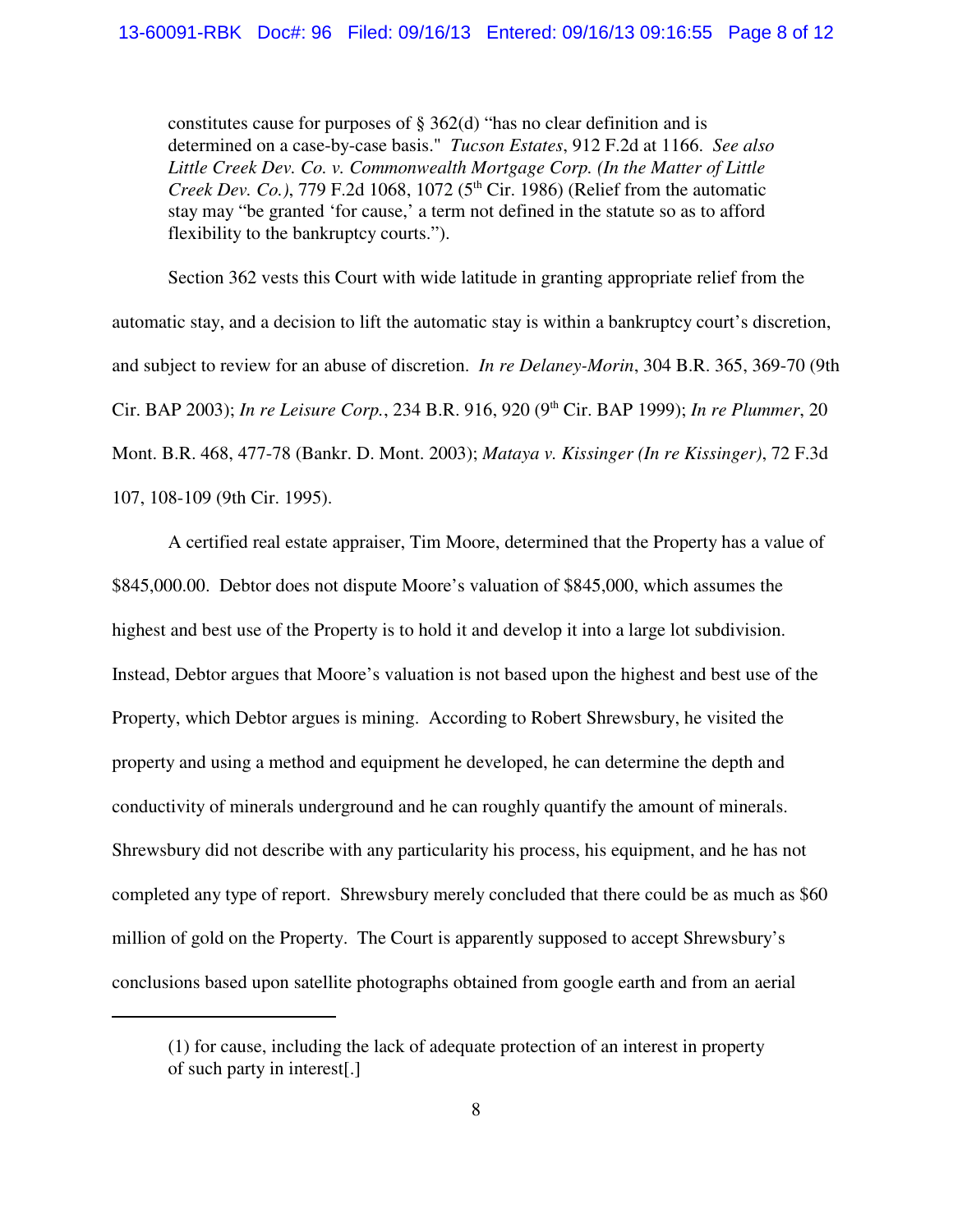photograph taken by an unidentified airplane pilot, on which Shrewsbury then drew lines and placed push pins. Without more then the pictures and Shrewsbury's bald opinion, this Court gives little weight to the value asserted by Debtor. Rather, the Court gives the greatest amount of weight to Moore's opinion that the Property is worth \$845,000.00. Mountain West is owed \$1,906,868.00. Debtor has no equity in the Property, and it does not propose to provide any other type of adequate protection to Mountain West.

This Court discussed the concept of adequate protection in *In re WRB West Associates*

*Joint Venture*, 106 B.R. 215, 219-20 (Bankr. D. Mont. 1989):

In a classic sense, adequate protection payments should be applied to compensate a secured creditor for any diminution in the value of collateral as a result of use, depreciation, destruction or other caused reduction in value. 11 U.S.C. § 361; 11 U.S.C. § 363(e); *United Sav. Ass'n of Texas v. Timbers of Inwood Forest Assocs., Ltd., (In re Timbers of Inwood Forest Assocs., Ltd.)*, 793 F.2d 1380, 1412 n. 57 (5th Cir.1986) (collecting supporting cases), *aff'd, United Sav. Ass'n of Texas v. Timbers of Inwood Forest Assocs., Ltd.*, [484] U.S. [365], 108 S.Ct. 626, 98 L.Ed.2d 740 (1988); *General Elec. Mortgage Corp. v. South Village, Inc. (In re South Village, Inc.)*, 25 B.R. 987, 994 (Bkrtcy.D.Utah 1982) ('adequate protection was protection ... against depreciation of the collateral when it erodes the allowed secured claim.')."

[*Matter of Kain*,86 B.R. 506, 511, 513 (Bankr. W.D. Mich. 1988)]

On the issue of adequate protection required by § 363(d) and (e), *In re O'Connor*, 808 F.2d 1393, 1396 (10th Cir.1987) holds:

"[2, 3] In recognition of the powers created in bankruptcy law to adjust debts and creditors' interest, Congress realized the need to protect creditors from unfair treatment. Hence, it codified the concept of adequate protection into the several aggressive remedies available to debtors and bankruptcy trustees. *See 2 Collier on Bankruptcy* ¶ 361.01[1] (15th ed. 1979). The whole purpose in providing adequate protection for a creditor is to insure that the creditor receives the value for which the creditor bargained prebankruptcy. House Rep. No. 95-595, 95 Cong., 2d Sess. 53, reprinted in 1978 U.S.Code Cong. & Admin.News 5787, 5963, 6295. In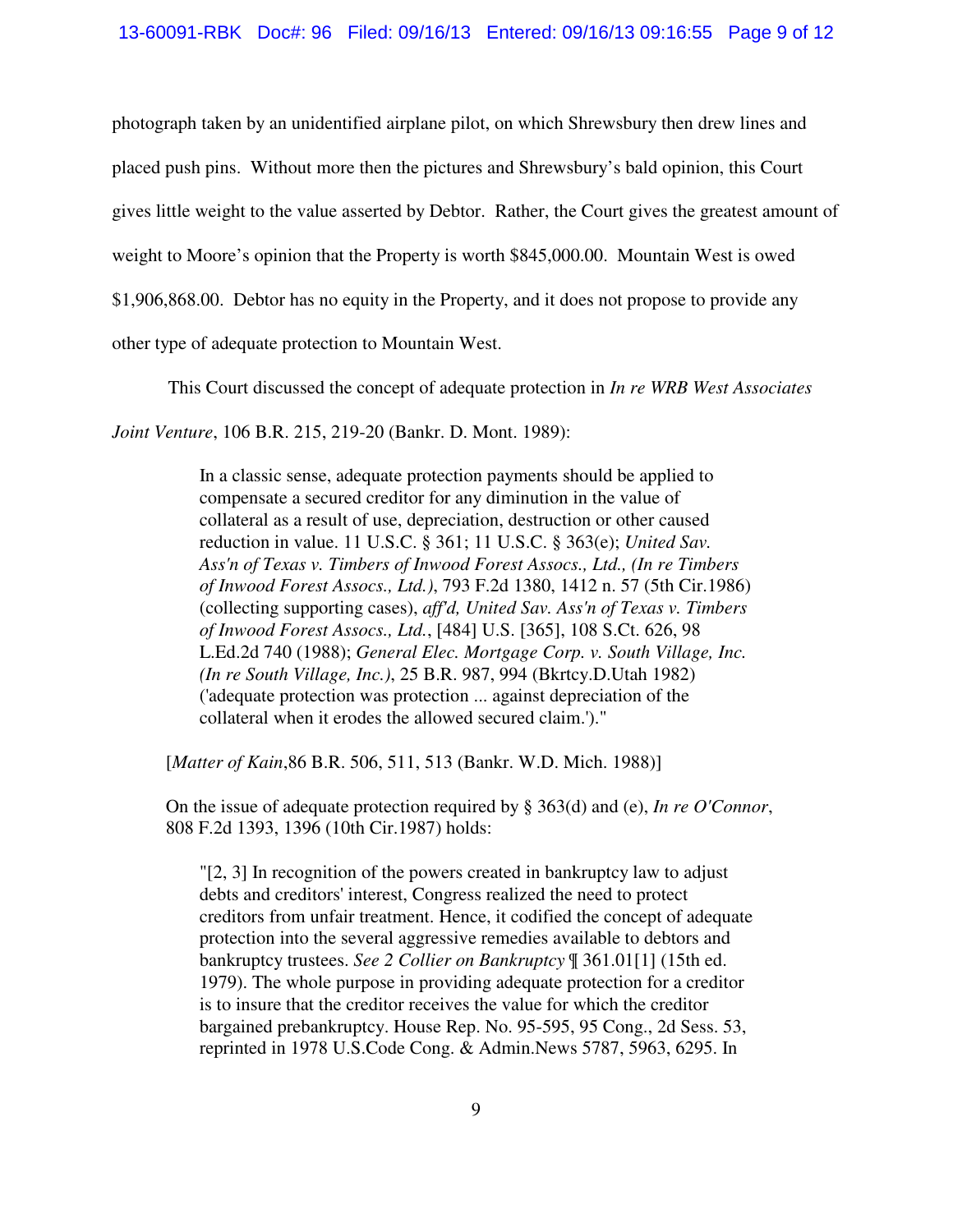determining these values, the courts have considered 'adequate protection' a concept which is to be decided flexibly on the proverbial 'case-by-case' basis. *In re Martin*, 761 F.2d 472 (8th Cir.1985); *In re Monroe Park*, 17 B.R. 934 (D.C.Del.1982). Since 'value' is the linchpin of adequate protection, and since value is a function of many factual variables, it logically follows that adequate protection is a question of fact. *In re Martin*, 761 F.2d at 472; *In re George Ruggiere Chrysler-Plymouth, Inc.*, 727 F.2d 1017 (11th Cir.1984); *In re Bank Hapoalim B.M., Chicago Branch v. E.L.I.*, Ltd., 42 B.R. 376 (D.C.N.D.Ill.1984); *Brookfield Production Credit Association v. Borron*, 36 B.R. 445 (D.C.E.D.Mo.1983), *aff'd*, 738 F.2d 951 (8th Cir.1984)."

*In re Mellor*, 734 F.2d 1396, 1400 (9th Cir.1984) addressed the issue on a basis of "equity cushion" as adequate protection in holding:

"While the term 'adequate protection' is not defined in the code, 11 U.S.C. § 361 sets forth three non-exclusive examples of what may constitute adequate protection: 1) periodic cash payments equivalent to decrease in value, 2) an additional or replacement lien on other property, or 3) other relief that provides the indubitable equivalent. *In re Curtis*, 9 B.R. 110, 111-112 (B.Ct.E.D.Penn.1981).

An equity cushion is the classic form of protection for a secured debt, and its existence, standing

alone, can provide adequate protection under the code. *In re Interstate Distributing Co., Inc.*, 13

Mont. B.R. 86, 89-90 (D. Mont. 1993) (*citing In re Mellor*, 734 F.2d 1400).

The Court has already concluded Debtor does not have any equity in the Property. In addition, Debtor offers no other form of adequate protection. The Court notes that a hearing on a motion to modify stay is a summary proceeding in which a court should seek only to determine whether the party seeking relief has a colorable claim to property of the estate, and the expedited nature of the hearing "limits the court's ability to make a full adjudication of the merits of the parties' claims." *In re Luz Intern., Ltd.,* 219 B.R. 837, 842 (9<sup>th</sup> Cir. BAP 1998), citing *In re Johnson*, 756 F.2d 738, 740 (9th Cir.), *cert. denied*, 474 U.S. 828, 106 S.Ct. 88, 88 L.Ed.2d 72 (1985) ("Hearings on relief from the automatic stay are thus handled in a summary fashion. The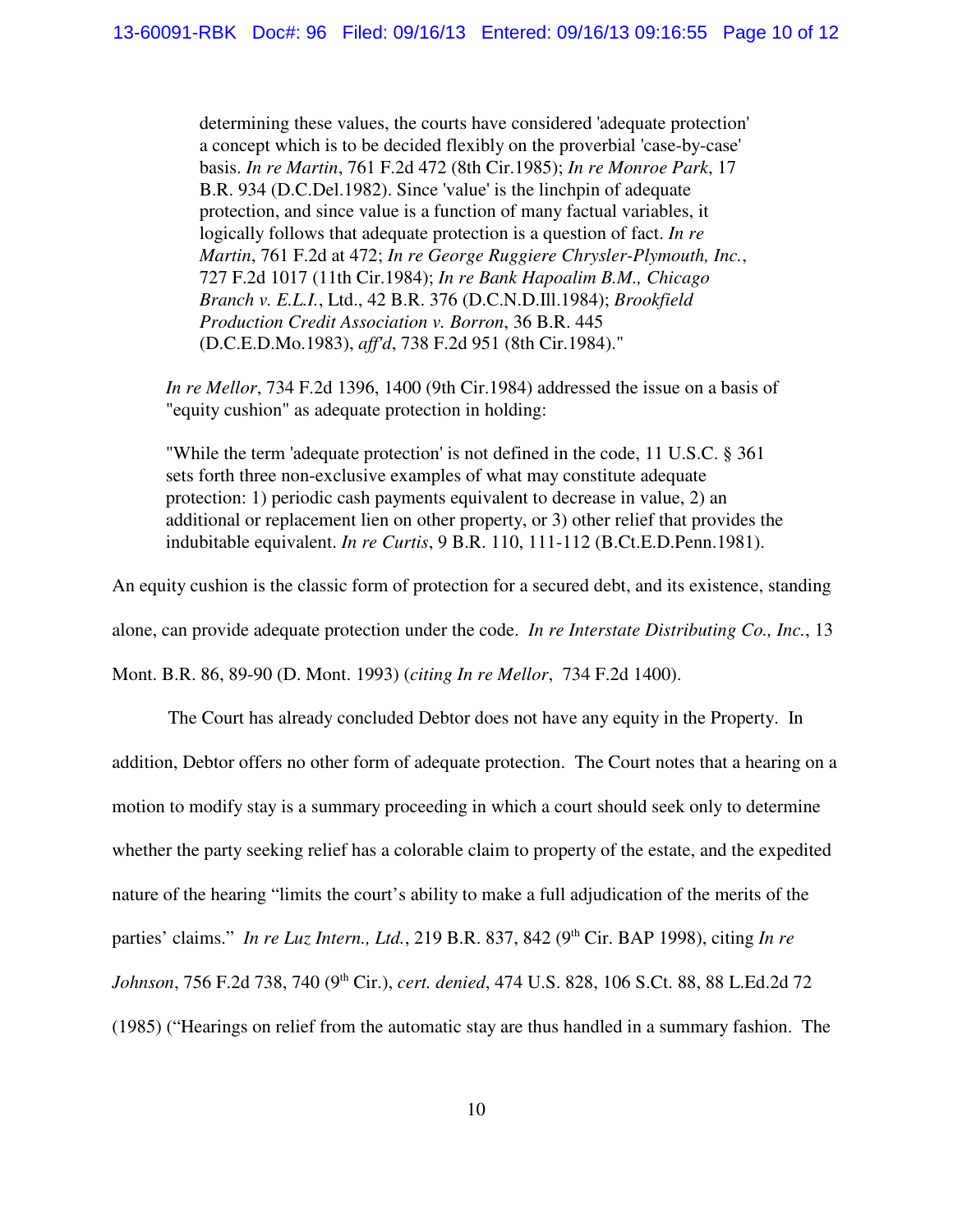validity of the claim or contract underlying the claim is not litigated during the hearing."). For

the reasons discussed above, the Court concludes that Mountain West has a colorable claim.

Therefore, exercising its broad discretion, the Court finds cause exists to lift the automatic under

 $§$  362(d)(1).

Consistent with the foregoing, the Court will enter a separate order providing as follows:

IT IS ORDERED that Debtor's Motion for Permission to File Exhibits Under Seal filed

September 5, 2013, at docket entry no. 84, is granted.

IT IS FURTHER ORDERED that Mountain West Banks's Motion to Modify Stay filed

August 7, 2013, at docket entry no. 64, is GRANTED; and the stay afforded by § 362(a) of the

Bankruptcy Code is modified to permit Mountain West Bank to pursue its nonbankruptcy

remedies with respect to the following property of the estate:

Real property located in Lewis & Clark County, State of Montana, described as:

A Tract of land being Government Lots 1, 2, 3, 5, 6, 7, and the E1/2NE1/4 located in Section 11, Township 10 North.,Range 4 East. P.M.M., Lewis and Clark County, Montana, as shown on Retracement Certificate of Survey filed under Document Number 3095203.

## AND

The Doctor Steele aka Doc. Steele Lode Mining Claim, M.S. No. 354, Lot 39A, being located in Section 11, Township 10 North, Range 4 West. P.M.M., Lewis and Clark County, Montana. (Ref: Book 1 Pats. Page 355)

The Doctor Steele aka Doc. Steele Millsite Mining Claim. M.S. No. 354, Lot 39B, being located in Section 11, Township 10 North. Range 4 West. P.M.M., Lewis and Clark County, Montana. (Ref: Book 1 Pats. Page 355)

Lot 44C, being located in the Sam Gaty Lode Mining Claim, M.S. No. 79, lying in Section 11, Township 10 North, Range 4 West, P.M.M., Lewis and Clark County, Montana. (Ref: Patent: Book 298 Deeds, Page 143)